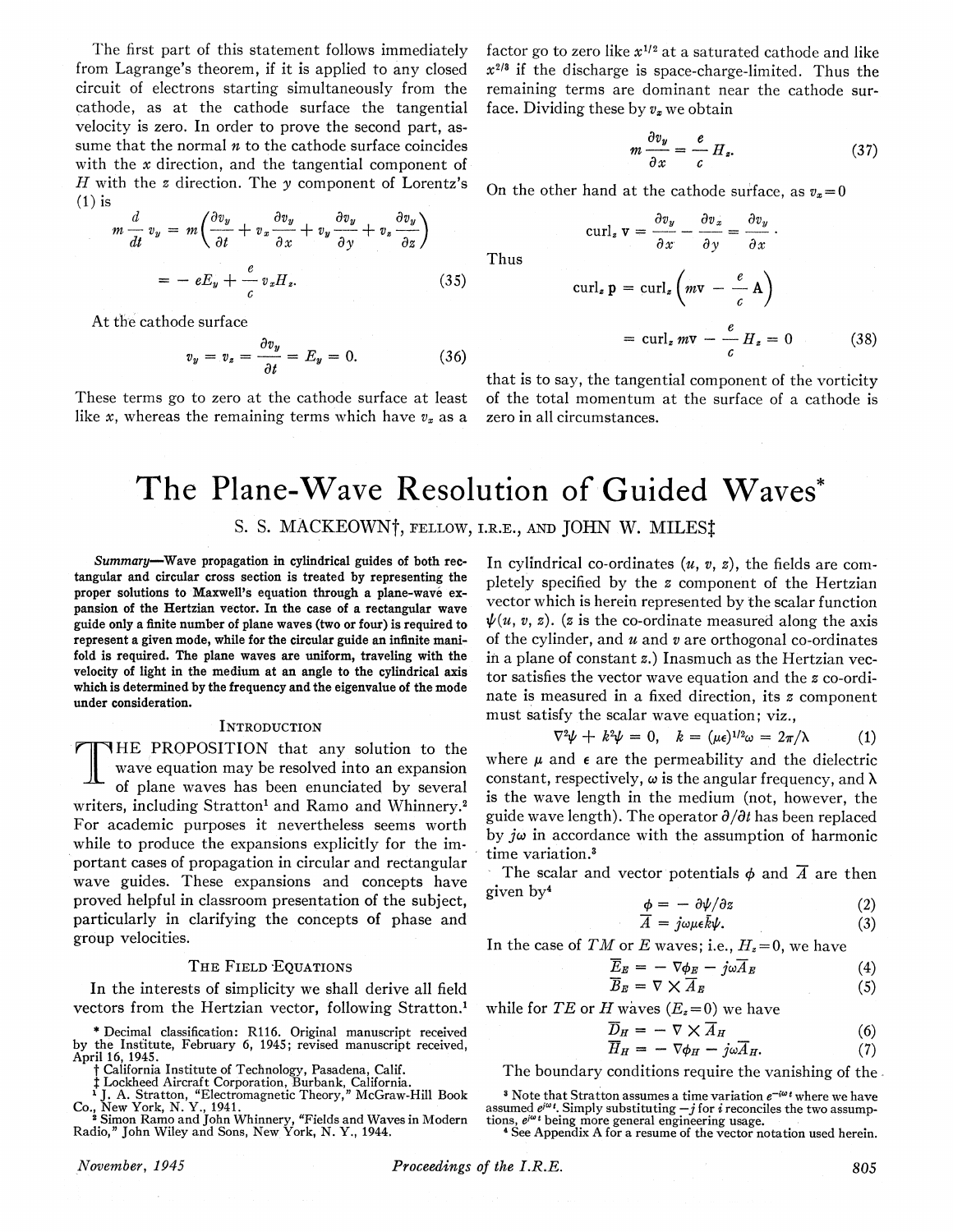tangential electric field or, equivalently, of the normal magnetic field at the metal surface. For the  $E$  modes we may require  $(\nabla \times \overline{A}_E) \cdot \overline{n}$  to vanish,<sup>5</sup> which, from (3) is effected by the vanishing of the tangential derivative of  $\psi_E$ ; viz.,

$$
\partial \psi_E / \partial s = 0 \tag{8}
$$

while for the H modes we require  $(\nabla \times \overline{A}_{H}) \cdot \overline{s}$  to vanish, which from  $(3)$  is effected by the vanishing of the normal derivative of  $\psi_H$ ; viz.,

$$
\partial \psi_H / \partial n = 0. \tag{9}
$$

In treating (1) it is customary to assume propagation along the z axis with a propagation constant jh so that we may write

$$
\psi(u, v, z) = f(u, v)e^{\mp jhz} \tag{10}
$$

where the positive or negative sign is associated with propagation in the positive or negative z direction, respectively. We remark that the mathematical motivation of this choice is one of simplicity, and is not necessarily accompanied by any a priori conviction as to the direction of travel of any individual wave front. The wave represented in (10) has a phase velocity  $(\omega/h)$ . Substituting (10) in (1) we have the two-dimensional wave equation

$$
\nabla^2 f + \kappa^2 f = 0, \qquad \kappa^2 = k^2 - h^2. \tag{11}
$$

There is a doubly infinite set of solutions to (11) corresponding to a doubly infinite set of discrete values for  $\kappa$ , these eigenvalues being determined by the boundary conditions (8) or (9).

#### THE RECTANGULAR WAVE GUIDE.

The solutions to (1), satisfying the boundary conditions (8) and (9) in a rectangular wave guide bounded by the planes  $x=0$ ,  $x=a$ ,  $y=0$ , and  $y=b(u=x, v=y)$ , are found to be (see Appendix B)

$$
\psi_{E_{mn}}(x, y, z) = \sin(m\pi x/a) \sin(n\pi y/b) e^{\mp jhz} \qquad (12)
$$

$$
\psi_{H_{mn}}(x, y, z) = \cos(m\pi x/a) \cos(n\pi y/b) e^{\mp jhz} \qquad (13)
$$

$$
\kappa_E^2 = \kappa_H^2 = (m\pi/a)^2 + (n\pi/b)^2 \tag{14}
$$

where  $m$  and  $n$  are integers. We observe that, by elementary trigonometry, both (12) and (13) may be obtained by superimposing solutions to (1) of the type

$$
\psi_{mn}(x, y, z) = e^{i[\pm m\pi(x/a)\pm n\pi(y/b)\pm hz]} \qquad (15)
$$

where any combination of the signs is permitted. If we define the angles

$$
\alpha = \tan^{-1} \left( \frac{\kappa}{h} \right) = \sin^{-1} \left( \frac{\kappa}{k} \right) \tag{16}
$$

$$
\beta = \pm \tan^{-1} (mb/na) \qquad (17)
$$

we may write 
$$
\psi_{mn}(x, y, z) = e^{-i\vec{R}\cdot\vec{R}}
$$
 (18)

$$
\overline{K} = [\overline{\imath} \sin \alpha \cos \beta + \overline{\jmath} \sin \alpha \sin \beta + \overline{k} \cos \alpha]k \qquad (19)
$$

$$
\overline{R} = i x + j y + k z \tag{20}
$$

 $\overline{K}$  being the "vector-propagation constant" and  $\overline{R}$  the radius vector. The function given by (18) represents a uniform plane wave traveling at a polar angle  $\alpha$  to the z axis and an azimuthal angle  $\beta$  to the X axis with the velocity of light  $(c = (\mu \epsilon)^{-1/2})$  in the medium. The

 $\bar{\theta}$   $\bar{n}$  is the unit vector normal to the cylindrical surface in question; similarly  $\bar{s}$  is the unit tangential vector in a plane of constant  $z$ .

properties of a plane wave, listed in any standard test,<sup>1,2</sup> include the mutual orthogonality of the electric field, the magnetic field, and the axis of propagation and, for a uniform plane wave, the uniformity of the fields in any plane transverse to the axis of propagation. From (16) we observe that the phase velocity  $(\omega/h)$  of any mode is greater than the velocity of light by a factor of sec  $\alpha$ . Accordingly, the measured guide wavelength is sec  $\alpha$  greater than  $\lambda$ , inasmuch as it is measured between planes of constant phase; however, since the plane waves which make up the guided wave travel at an angle  $\alpha$  to the z axis, the group velocity of the guided wave is less than the velocity of light by a factor of  $\cos \alpha$ .

Chu and Barrow,<sup>6</sup> following Brillouin and Page and Adams, have given the plane-wave resolution for the special case of the  $TE_{01}$  mode, where b is greater than a, and mention the experimentally observed phenomenon that radiation through a slot cut in one face of the guide is at the predicted angle  $\alpha = \sin^{-1}(\lambda/2b)$  (see (14) and (16) for  $m=0$ ,  $n=1$ ) to the z axis. As a more explicit example of a plane-wave resolution in a rectangular guide, we choose the  $H_{mn}$  mode traveling along the positive <sup>z</sup> axis; from (13) we may write

$$
\psi_{H_{mn}}(x, y, z) = 1/4 \left[ e^{-j(m\pi x/a + n\pi y/b + hz)} + e^{-j(-m\pi x/a + n\pi y/b + hz)} \right. \n+ e^{-j(-m\pi x/a - n\pi y/b + hz)} \n+ e^{-j(m\pi x/a - n\pi y/b + hz)} \left. \right]
$$
\n
$$
= 1/4 \left[ \psi_1 + \psi_2 + \psi_3 + \psi_4 \right] \tag{21}
$$

where  $\psi_1, \psi_2, \psi_3$ , and  $\psi_4$  are plane waves traveling at polar and azimthal angles

$$
\alpha = \sin^{-1}\left\{ \left[ (m/a)^2 + (n/b)^2 \right]^{1/2} \lambda / 2 \right\} \n\Omega = \pm \tan^{-1} (mb/na), \qquad \beta_3^2 = \pi \mp \beta_1 \qquad (22)
$$

respectively. We remark that, for the special case  $m=0$   $\psi_1=\psi_4(\beta_1=\beta_4=0)$  and  $\psi_2=\psi_3(\beta_2=\beta_3=\pi)$ , while for  $n=0$   $\psi_1 = \psi_2(\beta_1 = \beta_2 = \pi/2)$  and  $\psi_3 = \psi_4(\beta_3 = \beta_4 = 3\pi/2)$ .

#### CIRCULAR GUIDE

For the case of the circular guide we use a treatment which is suggested by Stratton's general treatment of cylindrical waves.' The solutions to (1) in the co-ordinates ( $u = r, v = \theta, z$ ) satisfying the boundary conditions  $(8)$  and  $(9)$  in a circular guide of radius a are found to be (see Appendix B)

$$
\psi_{mn}(r,\theta,z)=J_m(\kappa_n r)e^{i(\pm m\theta+\phi\mp hz)}=f(r,\theta)e^{\mp jhz} \qquad (23)
$$

$$
J_m(\kappa_n^E a) = 0 \tag{24}
$$

$$
J_m'(\kappa_n H_a) = 0 \tag{25}
$$

where  $Jm(x)$  is the Bessel function of the m'th order.<sup>7</sup> In general, several solutions of the type (23) will have to be linearly combined to give the correct polarization in  $\theta$ . By expressing the Bessel function as the contour integral<sup>8</sup> and making the change of variable  $\beta = \phi \pm \theta$ 

 $7\phi$  is an arbitrary phase constant specifying the polarization of the

potential. <sup>8</sup> Eugene Jahnke and Fritz Emde, "Tables of Functions," Dover Publications, New York, N. Y., 1943, p. 147.

<sup>I</sup> L. J. Chu and W. L. Barrow, "Electromagnetic waves in hollow metal tubes of rectangular cross section," PROC. I.R.E., vol. 26, pp. 1520-1555; December, 1938.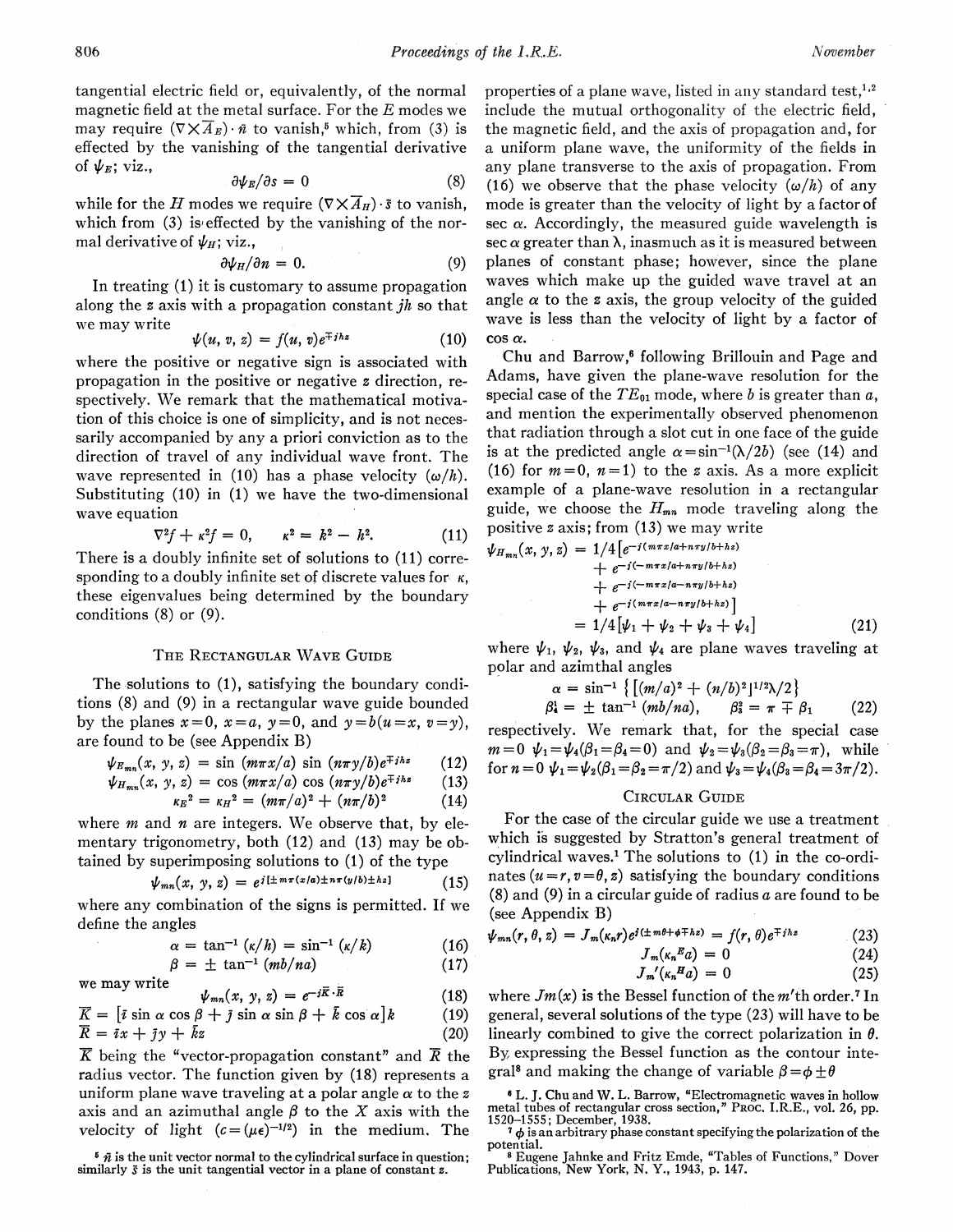$$
J_m(\kappa_n r) = (j^{-m}/2\pi) \int_0^{2\pi} e^{-j[\kappa_n r \cos \phi + m\phi]} d\phi
$$
  
= 
$$
\int_{\pm \theta}^{2\pi \pm \theta} e^{-j[\kappa_n r \cos (\beta \mp \theta) + m(\beta \mp \theta) - m\pi/2]} d\beta.
$$
 (26)

Hence

$$
f(r,\,\theta) \,=\, \int_{\,\pm\,\theta}^{\,\,2\,\pi\pm\,\theta} e^{-\,j\,k\,\sin\,\alpha\,\cos\,\left(\,\beta\,\mp\,\theta\,\right)\,r} d\beta \tag{27}
$$

$$
g(\beta) = 1/2\pi e^{-j m(\beta + \pi/2)}
$$
 (28)

where  $\alpha$  is given by (16). Expanding the cosine in the exponent of (27) and substituting in (23) we obtain

$$
\psi(r, \theta, z) = \int_{\pm \theta}^{2\pi \pm \theta} g(\beta) e^{-j\vec{K} \cdot \vec{R}} d\beta \qquad (29)
$$

where  $\overline{K}$  and  $\overline{R}$  are given by (19) and (20).

The solution given by (29) represents an infinite manifold of plane waves, having amplitudes  $d\beta/2\pi$  and phase  $2\pi g(\beta)$  propagating along coaxial cones of aperture  $2\alpha$  and at azimuthal angles  $\beta$  with the velocity of light in the medium. The situation is more complex than in the case of the rectangular guide since the number of waves required for the resolution of a guided wave is infinite, but since the angle  $\alpha$  is given by (16) in both cases, the phase velocity, the group velocity, and the phenomenon of cutoff can all be interpreted as in the case of the rectangular guide.

As an example of plane-wave resolution in a circular guide, we choose a vertically polarized  $H_{11}$  wave, since this mode has the lowest cutoff frequency of all possible circular modes, traveling in the positive. z direction. From (3) and (6) we conclude that vertical polarization; i.e., no  $\theta$  component of electric field at  $\theta = \pi/2$ , requires the solutions of (23) to be combined in such a way to give  $\psi$  varying as cos  $\theta$ ; hence we write

$$
\psi_{H_{11}}(r, \theta, z) = 1/2J_1(\kappa_1 r) \left[e^{i\theta} + e^{-i\theta}\right] e^{-j\hbar z} \n= 1/2(\psi_1 + \psi_2)
$$
\n(30)

$$
J_1'(\kappa_1 a) = 0 \tag{31}
$$

where 
$$
\psi_z^i = \int_{\pm 0}^{2\pi \pm \theta} \left[ \frac{je^{-j\beta}}{2\pi} \right] e^{-jk \sin \alpha \cos (\beta \mp \theta) r} d\beta.
$$
 (32)

 $\psi_2^1$  represent two infinite manifolds of plane waves of phase distribution  $je^{-i\beta}$  and amplitudes  $1/2\pi d\beta$ , each manifold being constituted to effect the vanishing of the tangential electric field at  $r = a$ , and the two manifolds being combined to give a vertically polarized wave.

A similar treatment may be made for the solutions in a coaxial guide if the contour integral representation of the Neumann function is introduced along with the representation of the Bessel function given by (26). When the Bessel and Neumann functions are combined in such a way that, for the proper choice of the eigenvalue, the tangential electric field vanishes at both the inner and outer conductors, the resultant manifold of plane waves will be found to be reflected back and forth, while also progressing along the z axis, between the outer and inner conductors.

#### APPENDIX A

#### VECTOR NOTATION

The co-ordinate svstems used in the foregoing were rectangular (right-handed) and cylindrical polar ( $\theta$ measured counterclockwise and  $\theta = 0$  when  $\bar{r}_1 \equiv \bar{i}$ ), and the corresponding vector co-ordinates are  $(\bar{x} = i x, \bar{y} = j y,$  $z=\bar{k}z$ ) and  $(\bar{r}=\bar{r}_1r, \bar{\theta}=\bar{\theta}_1\theta, \bar{z}=\bar{k}z)$  where  $\bar{i}, \bar{j}, \bar{k}, \bar{r}_1$ , and  $\bar{\theta}_1$ are unit vectors in the positive x, y, z, r, and  $\theta$  directions, respectively.

The gradient, or directional derivative of a scalar  $V$  is given by

$$
\nabla V = i\partial V/\partial x + j\partial V/\partial y + k\partial V/\partial z \qquad (33)
$$

which, in cylindrical polar co-ordinates, may be written

$$
\nabla V = \bar{r}_1 \partial V / \partial r + \bar{\theta}_1 / r \partial V / \partial \theta + \bar{k} \partial V / \partial z.
$$
 (34)

The curl of a vector  $\overline{V}(-iV_x+jV_y+\overline{k}V_z)$  is given by

$$
\nabla \times \overline{V} = \overline{i} (\partial V_z / \partial y - \partial V_y / \partial z) + \overline{j} (\partial V_x / \partial z - \partial V_z / \partial x) + \overline{k} (\partial V_y / \partial x - \partial V_z / \partial y)
$$
(35)

which, in cylindrical polar co-ordinates, may be written

$$
\nabla \times \overline{V} = \bar{r}_1 \left[ \frac{1}{r} \frac{\partial V_z}{\partial \theta} - \frac{\partial V_{\theta}}{\partial z} \right] + \bar{\theta}_1 \left[ \frac{\partial V_r}{\partial z} - \frac{\partial V_z}{\partial r} \right] + \bar{k} \left[ \frac{1}{r} \frac{\partial (rV_s)}{\partial r} - \frac{\partial V_r}{\partial \theta} \right].
$$
 (36)

## APPENDIX B

SOLUTIONS OF THE SCALAR-WAVE EQUATION

The scalar-wave equation<sup>8</sup> may be written

$$
\frac{\partial^2 \psi}{\partial x^2} + \frac{\partial^2 \psi}{\partial y^2} + \frac{\partial^2 \psi}{\partial z^2} + k^2 \psi = 0. \quad (37)
$$

The assumption of a cylindrical-co-ordinate system  $(u, v, z)$  can be introduced by assuming a solution of the form (10), so that the solution of (37) is reduced to the solution of (11), which may be written

$$
\partial^2 f / \partial x^2 + \partial^2 f / \partial y^2 + \kappa^2 f = 0. \tag{38}
$$

On rectangular co-ord'inates the substitution of the trial solution  $f(x, y) = X(x) Y(y)$  leads to the result

$$
f(x, y) = (A \cos \mu x + B \sin \mu x)(C \cos \nu y + D \sin \nu y)
$$
 (39)  

$$
\kappa^{2} = \mu^{2} + \nu^{2}.
$$
 (40)

If the planes  $x=0$ ,  $x=a$ ,  $y=0$ , and  $y=b$  are assumed perfectly conducting the boundary condition (8) requires

$$
\left.\frac{\partial \psi_E}{\partial x}\right|_{y=0} = \left.\frac{\partial \psi_E}{\partial x}\right|_{y=b} = \left.\frac{\partial \psi_E}{\partial y}\right|_{x=0} = \left.\frac{\partial \psi_E}{\partial y}\right|_{x=a} = 0 \qquad (41)
$$

while (9) requires

$$
\left. \frac{\partial \psi_H}{\partial x} \right|_{x=0} = \left. \frac{\partial \psi_H}{\partial x} \right|_{x=a} = \left. \frac{\partial \psi_H}{\partial y} \right|_{y=0} = \left. \frac{\partial \psi_H}{\partial y} \right|_{y=b} = 0. \tag{42}
$$

From (10) it is seen that (41) and (42) may be applied directly to  $f(u, v)$ , in this case given by (39). Applying  $(41)$  to  $(39)$  we obtain

 $f_E(x, y) = \sin \mu x \sin \nu y$ ,  $\mu = m\pi/a$ ,  $\nu = n\pi/b$ while applying (42) to (39) yields (43)

 $f_H(x, y) = \cos \mu x \cos \nu y, \ \mu = m\pi/a, \ \nu = n\pi/b.$  (44) Substituting (43) and (44) in (10) yields (12), (13), and (14).